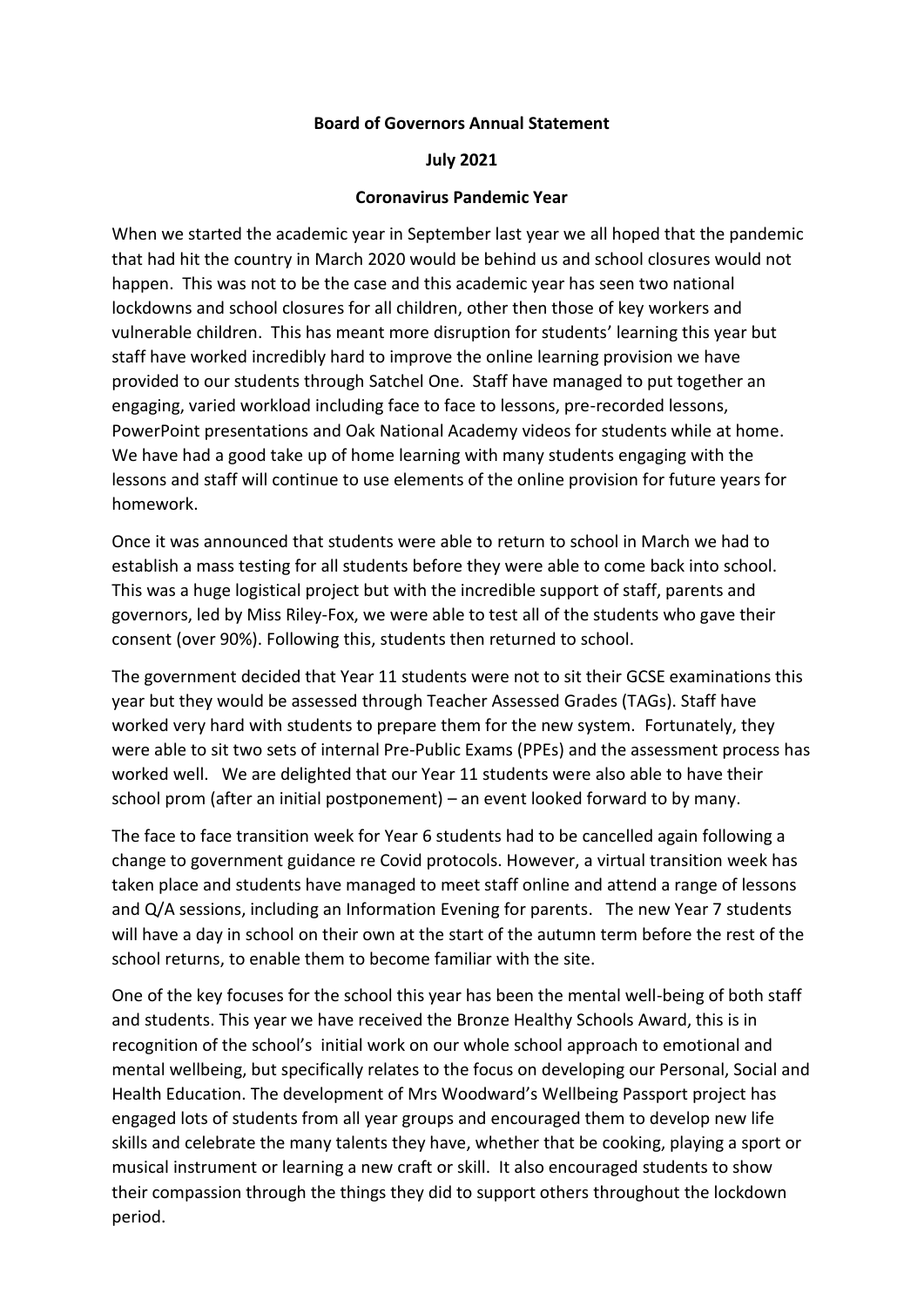The appointments of two Associate Leaders (Louise Woodward as Primary Engagement and Andy Childe for Personal Development) has given us additional strategic and operational capacity at leadership level. Mrs Woodward has further strengthened our relationship with the primary schools in our catchment through the development of a programme of enrichment days which will see many primary school children visiting our school in the coming months and experiencing everything High School has to offer. Andy Childe will be further developing our PSHE offer and student leadership through his role, as well as focusing on other key aspects of Personal Development. Student Leadership is something that has been affected by the pandemic and having to form year bubbles so students were unable to mix has meant that things such as School Council could not take place this year. Hopefully this will not be the case in September, and we can start to develop a range of new, exciting student leadership roles which have been planned for. The Student Ambassador programme was launched towards the end of the academic year and already there are a number of students who have signed up. Moving forward to September, more students will be encouraged to join. The establishment of the new rewards scheme has been well received by students with many students collecting rewards throughout the term and receiving recognition for their hard work, courage, commitment and compassion. We have also appointed a new Head of Maths and Computing and Head of Science and Technology – both of whom will start in September. Other staffing changes include two new members of the pastoral team, and two maternity covers for MFL and a GTA role.

Despite the many restrictions put in place this year we have still managed to deliver a number of events including: whole school performance of Blood Brothers, The Creative Arts Exhibition Evening, a whole school sports day, Work Ready Week, Year 11 Prom and Duke of Edinburgh practice days. Unfortunately, the actual expedition days had to be postponed and will happen early in the new school year. The performance of Joseph in partnership with the primary schools has also had to be postponed but has been rescheduled for early September. In order to support these performances, there is a newly formed PTA which will take on a key fundraising role within the school and would welcome new parents to join. An Alumni group has also been established and members of this group have visited school to talk to targeted groups of students about their time at school but also their careers and what path they followed after leaving Bedale High School. This is part of our raising aspirations work.

Finally, we have also been nominated in 3 categories in the Northern Echo Education Awards:

- Best School
- Best Community School
- Best Newcomer Miss Ackers (Art)

In addition, our staff continue to do personal and professional development. Miss Temple has successfully passed her Level 6 Careers Leader qualification and Mr Gill is now a Specialist Leader of Education.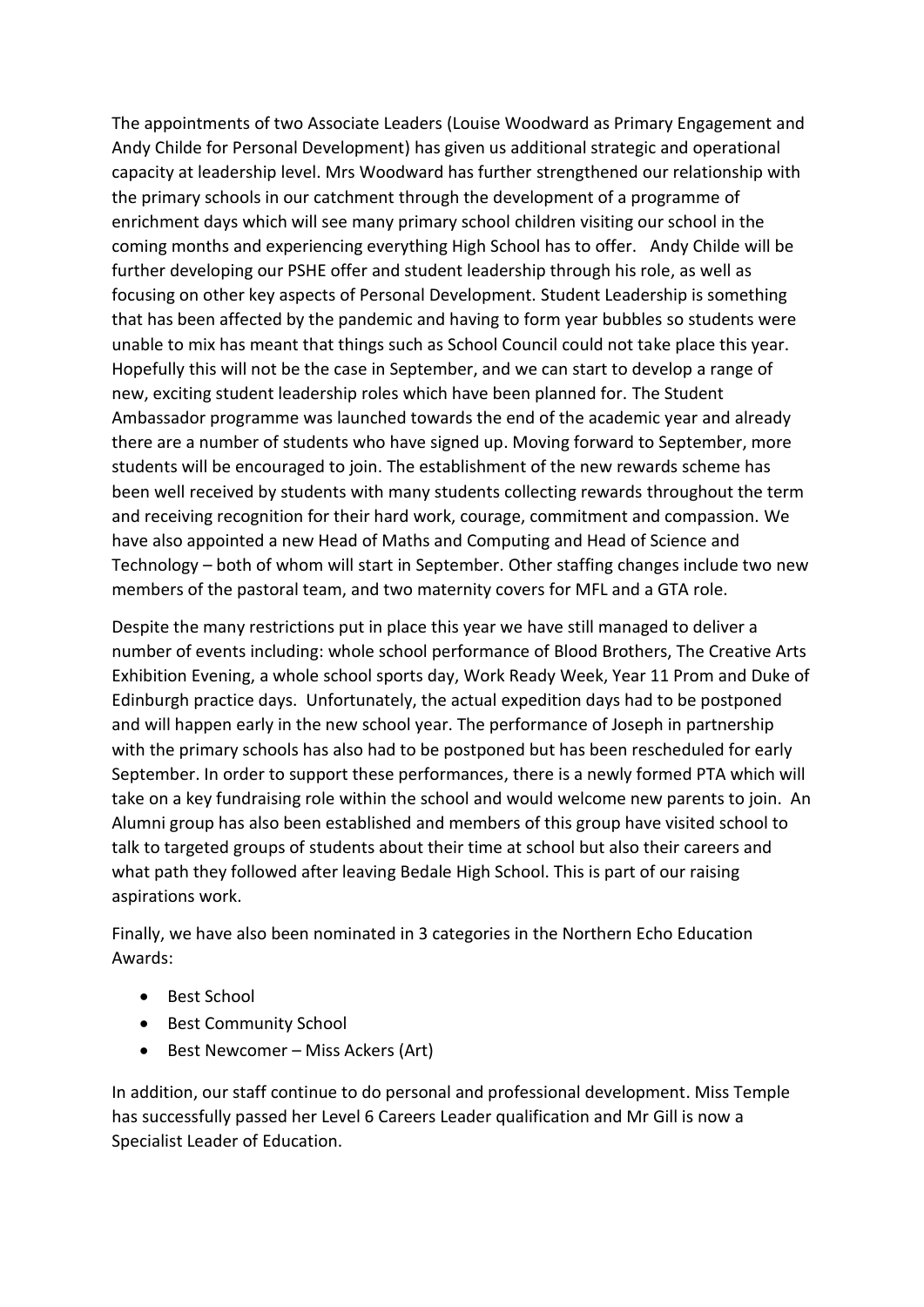## **Governance arrangements**

The full Board of Governors meets at roughly monthly intervals to fulfil its responsibilities. The approved minutes of our meetings can be seen on the school website. Unlike some schools the board does not have sub-committees other than a finance sub-committee that was established this year. All its main work is done in the full board. This ensures that all can contribute to school policy and cuts down on the number of separate meetings.

The board has four statutory committees. These cover staff discipline, staff discipline appeals, student discipline and complaints. The Student Discipline Committee has met on 4 occasions. In each case they have endorsed the decisions of the school's leadership. The Board of Governors strongly endorse the school's insistence that students conduct should not undermine the learning of others.

All members of the Board continue to visit school regularly to ensure that they see for themselves how the school is doing. Pairs of governors work together to gather detailed information about how the school is improving its performance in respect of:

- The Quality of Education
- **•** Behaviour and Attitudes
- Personal Development
- Leadership and Management

They report on progress to the full Board regularly and ensure that the steps needed to secure good quality in each area are clearly identified.

Governors are volunteers who fulfil their role in their spare time and without any payment. Current members of the board are:

| Name                    | <b>Type</b>     | Term of        | Register of                                             | Attendance |
|-------------------------|-----------------|----------------|---------------------------------------------------------|------------|
|                         |                 | Office         | business                                                |            |
|                         |                 | expires        | interest                                                |            |
| Steve Ingram            |                 | 14-09-24       |                                                         | 10/11      |
| Co-Chair of Governors   |                 |                |                                                         |            |
| Jan Reed                |                 | $17 - 12 - 22$ | Husband is                                              | 11/11      |
| Co-Chair of Governors   |                 |                | Clerk for                                               |            |
|                         |                 |                | <b>Bedale Town</b><br>Council                           |            |
| Andrew Child            | <b>Staff</b>    | $11 - 02 - 25$ |                                                         | 10/11      |
| <b>Rich Mc Guinness</b> | Parent          | 20-10-24       |                                                         | 8/9        |
| Natalie                 | Parent          | 12-11-24       |                                                         | 6/9        |
| David Atkinson          | Parent          | 18-12.21       | Romanby<br>Primary<br>School - Co-<br>opted<br>Governor | 10/11      |
| Kate Loughlin           | Parent          | 21-03-23       |                                                         | 11/11      |
| Christine Inchley       | Local Authority | 18-03-23       |                                                         | 10/11      |